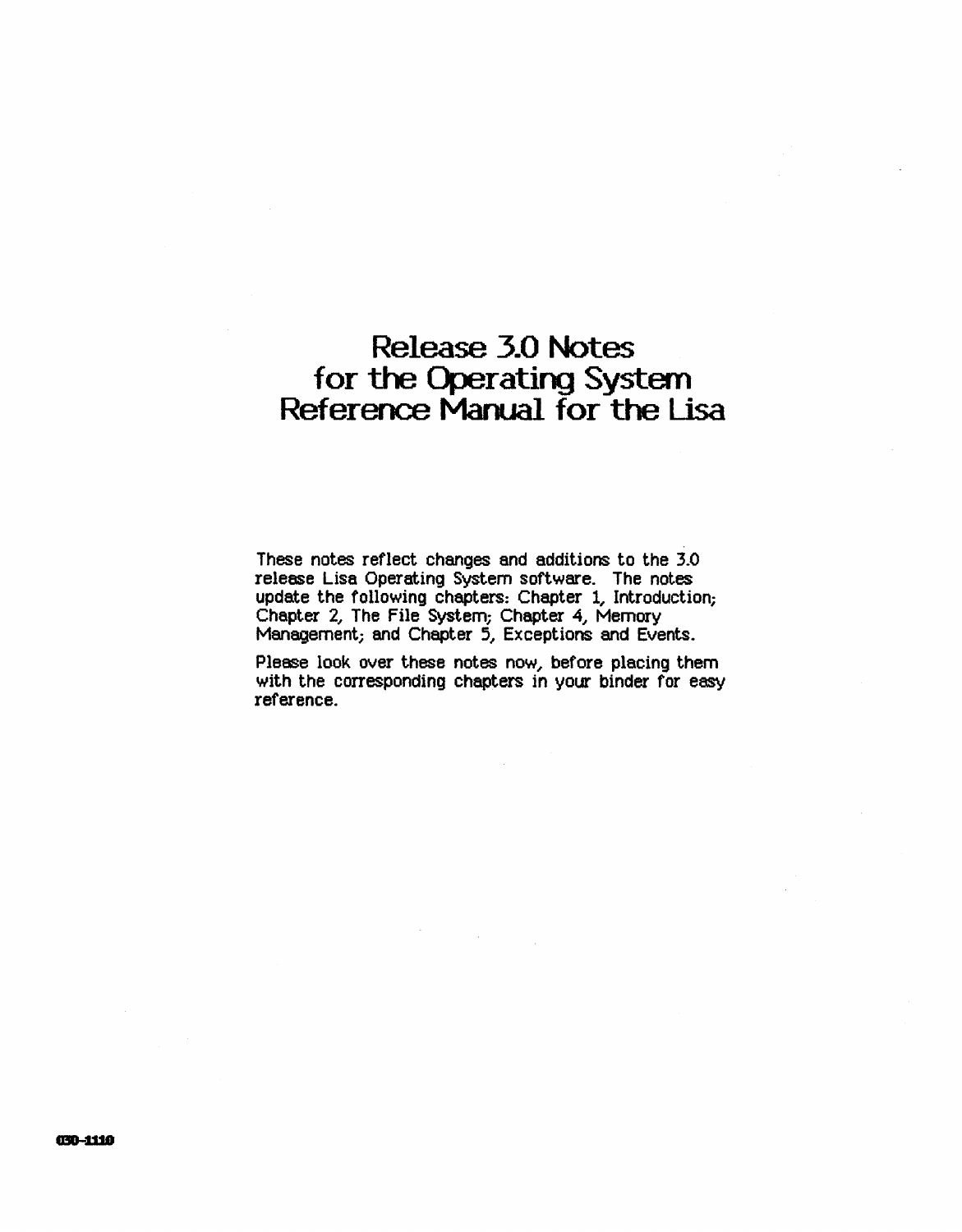Introduction

# Chapter<sub>1</sub> Introduction

## Using the SYSCALL Unit

If a Pascal program contains Operating System user-interface procedure calls, then the program's USES clause must specify the SYSCALL unit, contained in the SysCall.Obj file:

Program MyProg; USES {\$U SYSCALL.OBJ} SysCall;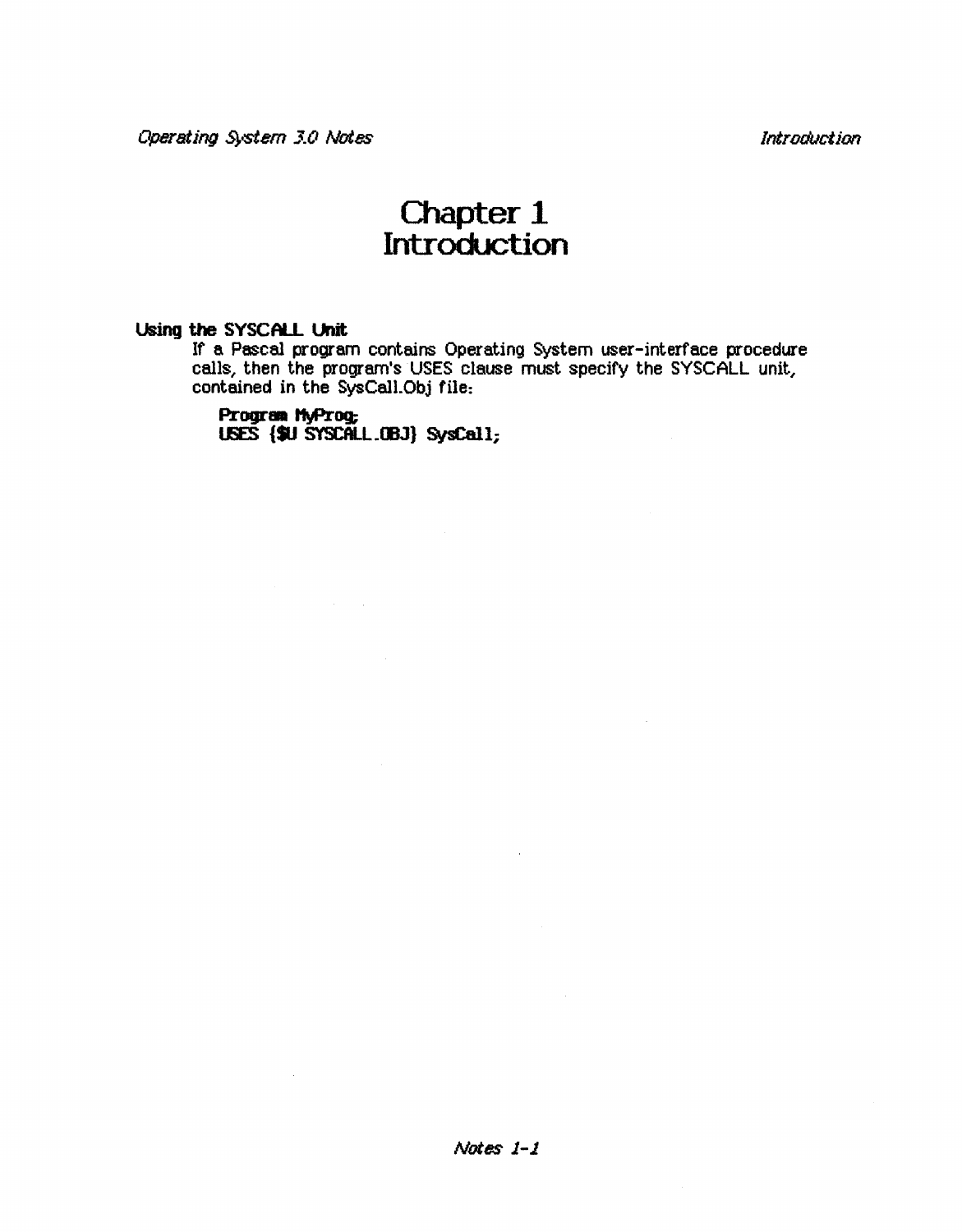# Chapter 2 The File System

#### New Hierarchical File System

Each mounted disk volume now has a hierarchically arranged directory structure. The root directory of a volume is always present, and subdirectories may be created to contain collections of files that are logically related.

#### Path Names (See Section 2.1)

A particular file or directory is specified to the file system with a path name. A path name is a sequence of directory names, separated by dashes (-), ending in a file or directory name. For example, the path name

-Jower-memos-conference.text

specifies that the root directory of the disk volume lower be searched for the directory *memos*, and then *memos* be searched for the file conference.text. File and directory names are limited to 32 characters in length, and are truncated to 32 characters if too long.

#### The Warking Directary (See Section 2.2)

A working directory is associated with each process in the system. When a process is created, its working directory is the root directory of the boot disk volume. A process may reassign its working directory through the SET\_WORKING\_DIR call. The GET\_WORKING\_DIR call returns the path name of the working directory in a printable string. A path name submitted to the file system by a process may be specified relative to the process's working directory. This is done by omitting the initial dash from the path name. Suppose that the working directory is -lower-documents-memos in the directory hierarchy shown below. The path name mail-netMail.text specifies that the working directory be searched for the directory  $maj$ . and then  $mail$  be searched for the file netMailtext. The path name conference.text specifies that the working directory be searched for the file conference.text..

The plus delimiter  $(+)$  may be substituted for the dash within a path name to indicate that the next directory in the path name is the parent of the preceding directory. The plus delimiter is typically used to trace a path by moving upward in the directory tree relative to the working directory. Again suppose that the working directory is -lower-documents-memos. The path name +documents-book-chap3 specifies that the parent directory of the working directory be searched for the directory book, and then book be searched for the file chap3. The path name +documents+lower-games traces a path up through directory documents to the root directory of disk volume lower and then down to find directory games. Since the parent directory of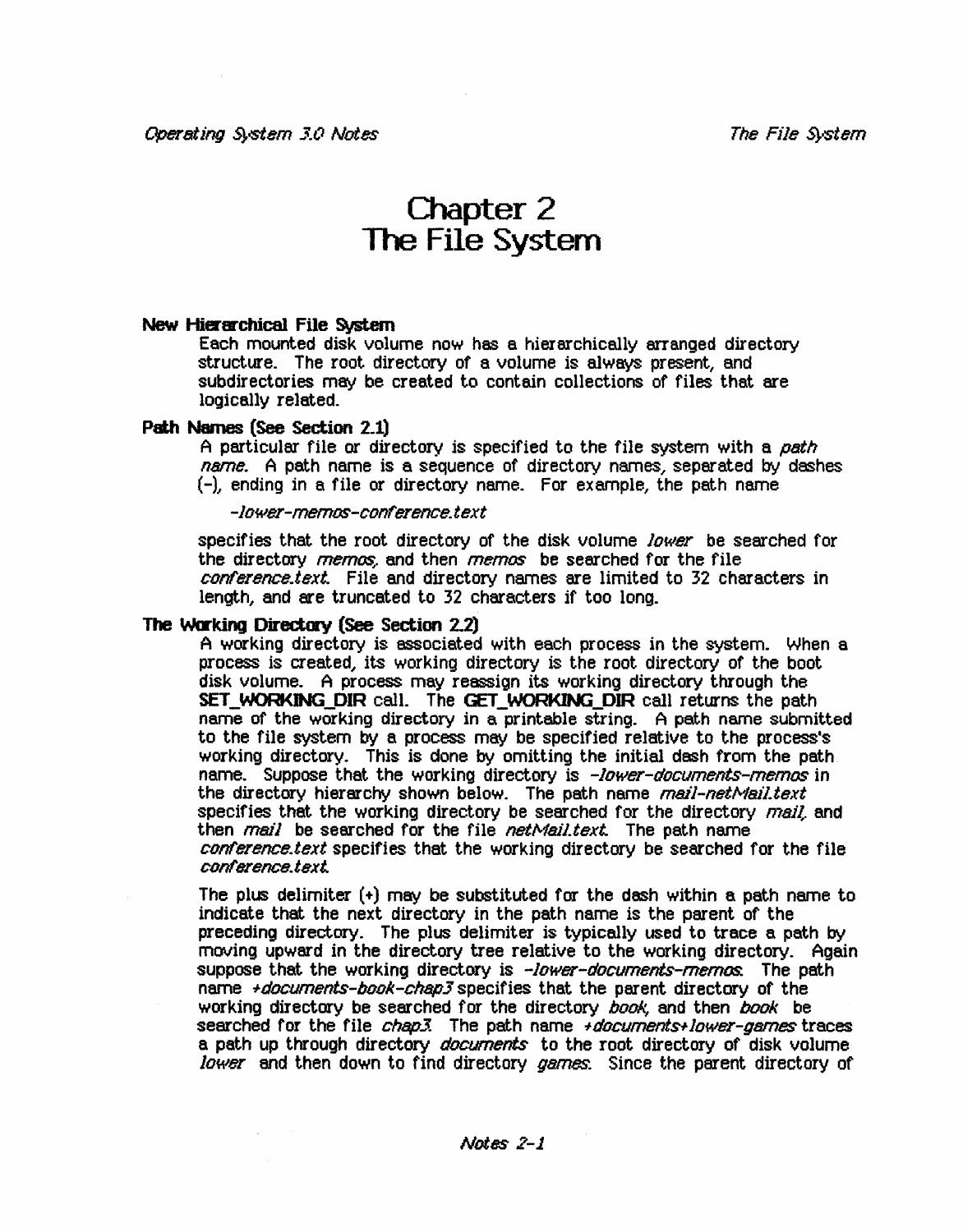any given file or directory is unique, the name following a plus delimiter within a path name may be omitted. For example, the path name  $+1-games$ is equivalent to +documents+lower-games, and the path name + is equivalent to +documents..



Directory Tree

### Pipes (See Section 2\_9)

The pipe facility has been removed. MAKE PIPE has been deleted, and any attempt to OPEN an old pipe object will retla'n an error number 948.. All the inter-process communication (IPC) features provided by pipes are also provided by event channels.

## MAKE\_CATALOG File System Call

MAKE\_CATALOG (ver ecode : integer; label size : integer)

ecode: Error indicator<br>path: Name of the new Name of the new catalog label size: Number of bytes for the catalog's label

HAKE\_CATALOG creates a catalog (also called a directory) with the specified pathname. label\_size specifies the initial size in bytes of the label. It must be less than or equal to 128 bytes.. The label can grow to contain up to 128 bytes no matter what its initial size.. Any error indication is returned in ecode.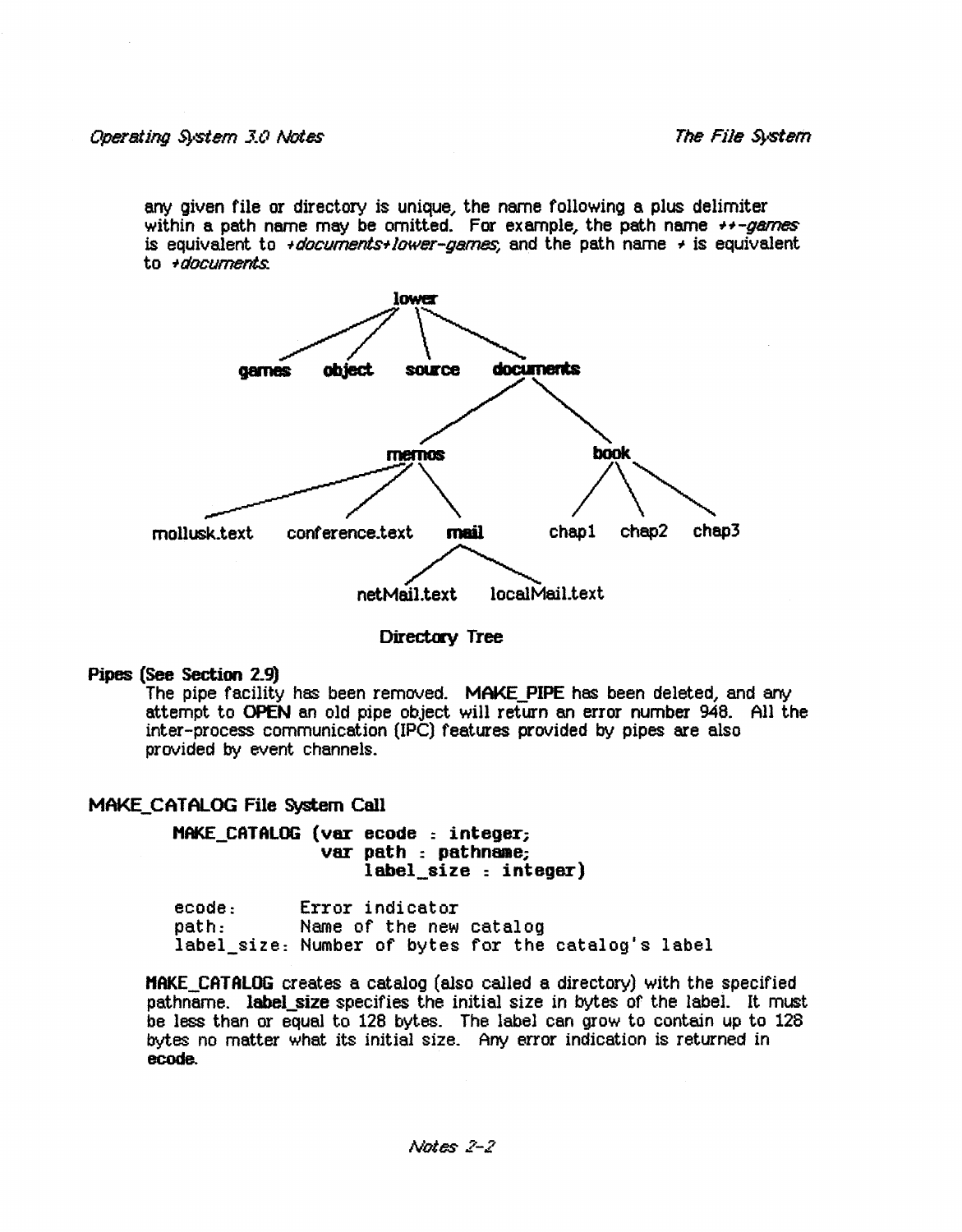The File System

### QUICK-LOOKUP File system Call

QUICK\_LOOKUP (var ecode : integer; var path : pathname; var InfoRec : 0 Info)

ecode: Error indicator<br>path: Name of the obje Name of the object to lookup InfoRec: Information returned about the object

QUICK\_LOOKUP returns information about a file or directory. QUICK\_L()()I(lJP is significantly faster than LOOKLP (about five times), but returns a subset of the information available through LOOKUP. QUICK\_LOOKUP is not applicable to a disk volume or device, only to files or directories. The definition of the Q\_Inf'o record is shown below; note that many of the fields are not defined when QUICK LOOKUP is applied to a directory.

| <b>Q Info = RECORD</b> |                         |              |
|------------------------|-------------------------|--------------|
|                        | name                    | : e_name;    |
|                        | etype                   | : entrytype; |
|                        | DTC                     | : longint;   |
|                        | <b>DTM</b>              | : longint;   |
|                        | size                    | : longint;   |
|                        | psize                   | : longint;   |
|                        | fs overhead             | : integer;   |
|                        | master                  | : boolean;   |
|                        | protected               | : boolean:   |
|                        | safety                  | : boolean;   |
|                        | left_open               | : boolean;   |
|                        | scavenged               | : boolean;   |
|                        | closed by OS : boolean; |              |
|                        | nreaders                | : integer;   |
|                        | nwriters                | : integer;   |
|                        | level                   | : integer;   |
|                        | END:                    |              |

| name:   | Name of the file or directory.                                                                             |
|---------|------------------------------------------------------------------------------------------------------------|
| etype:  | Type of object (either fileentry or catentry).                                                             |
| DTC:    | Date/time the file or directory was created.                                                               |
| DTM:    | Date/time the file was last modified.                                                                      |
| size:   | Number of data bytes in the file (LEOF).                                                                   |
| psize:  | Physical size of the file in bytes.                                                                        |
|         | fs_overhead: Number of disk pages used by the file system to store<br>control information about this file. |
| master: | Flag set if this file is a master.                                                                         |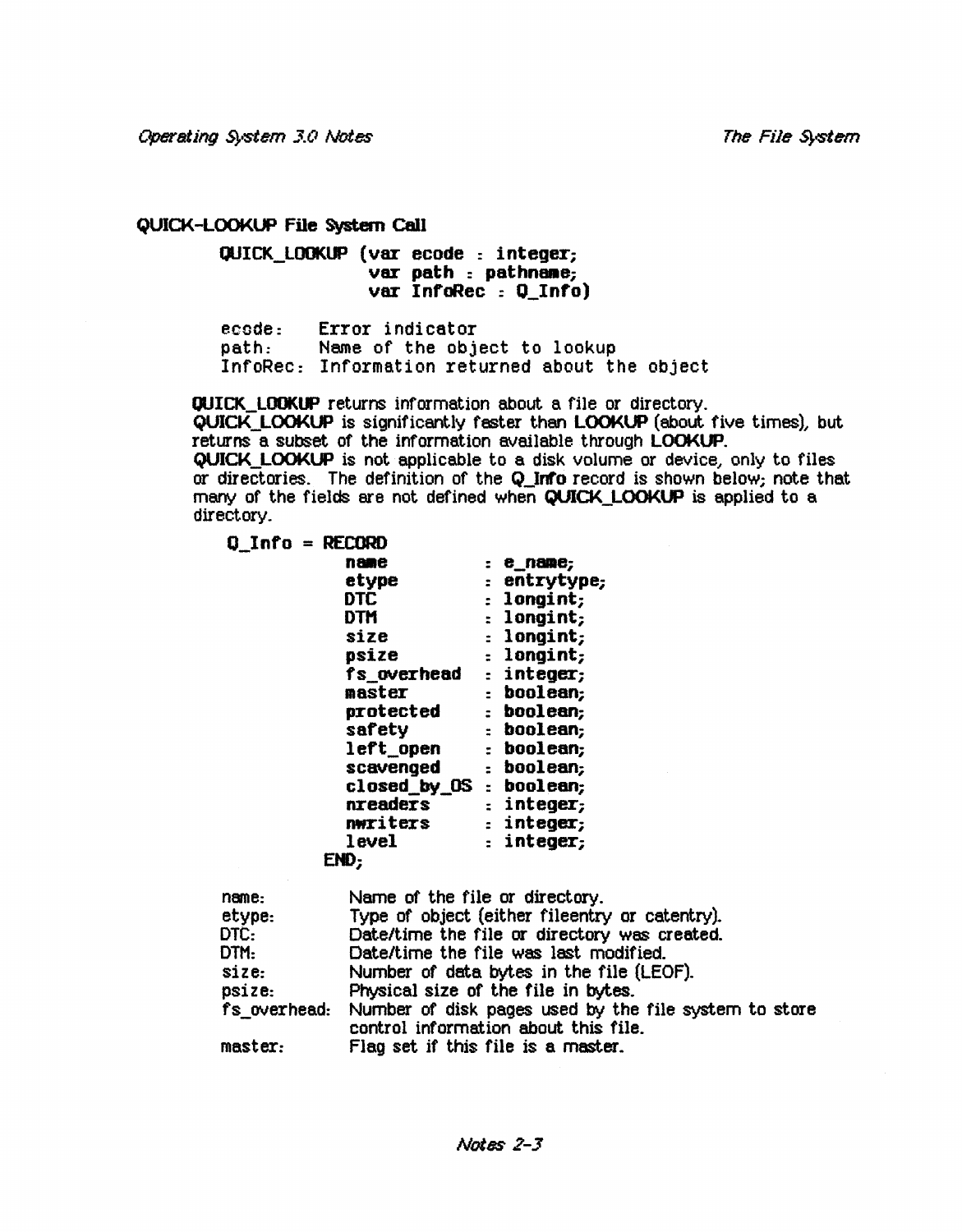# Operating System 3.0 Notes The File System The File System

 $\mathcal{L}^{\text{max}}_{\text{max}}$  and  $\mathcal{L}^{\text{max}}_{\text{max}}$ 

| protected: | Flag set if this file is protected (refers to software theft<br>protection, not password protection). |
|------------|-------------------------------------------------------------------------------------------------------|
| $s$ afety: | Flag set if the file safety switch is on.                                                             |
| left open: | Flag set if this file was left open during a system crash.                                            |
| scavenged: | Flag set by the Scavenger if this file has been partially or                                          |
|            | totally rebuilt.                                                                                      |
|            | closed by OS: Flag set if this file was last closed by the Operating                                  |
|            | System.                                                                                               |
| nreaders.  | Number of processes with this file open for reading.                                                  |
| nwriters:  | Number of processes with this file open for writing.                                                  |
| level:     | Level of the file or directory within the directory tree.                                             |
|            | This field has valid contents only when the Q_Info record                                             |
|            | is returned by LOOKUP_NEXT_ENTRY.                                                                     |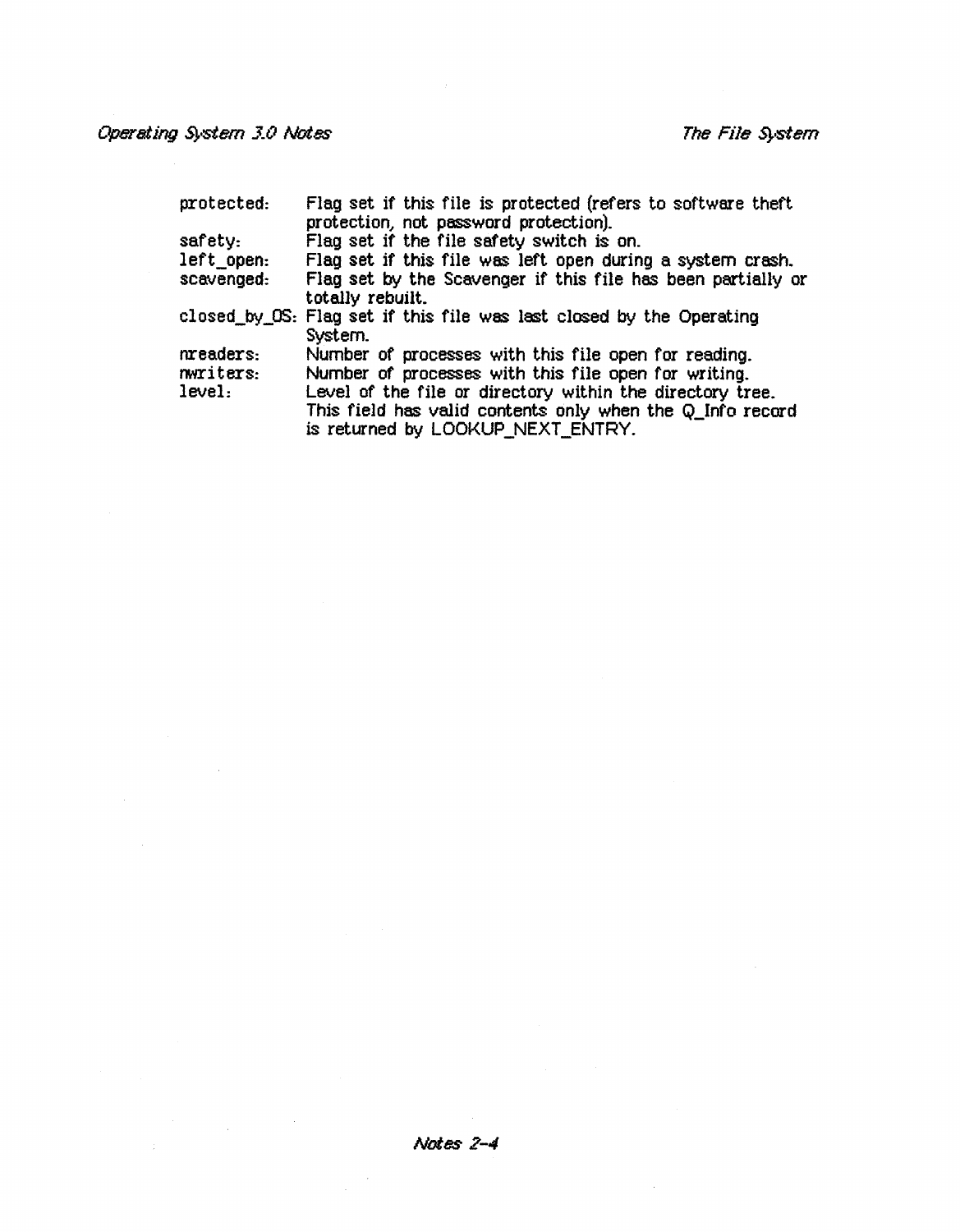# Chapter 4 Memory Management

### Mernory-Resident Data Segments (See Section 4.1)

There is a limitation on the usage of memory-resident data segments. A data segment created using Make\_Dataseg with 0 disk space cannot have its disk size subsequently increased with a Size\_Dataseg call. If you want to be able to assign disk space to a memory-resident data segment, create the segment initially with some disk space (e.g., one page), then reduce the disk size immediately to 0 using Size\_Dataseg. Later, you can increase the disk size of the memory-resident segment using Size Dataseq.